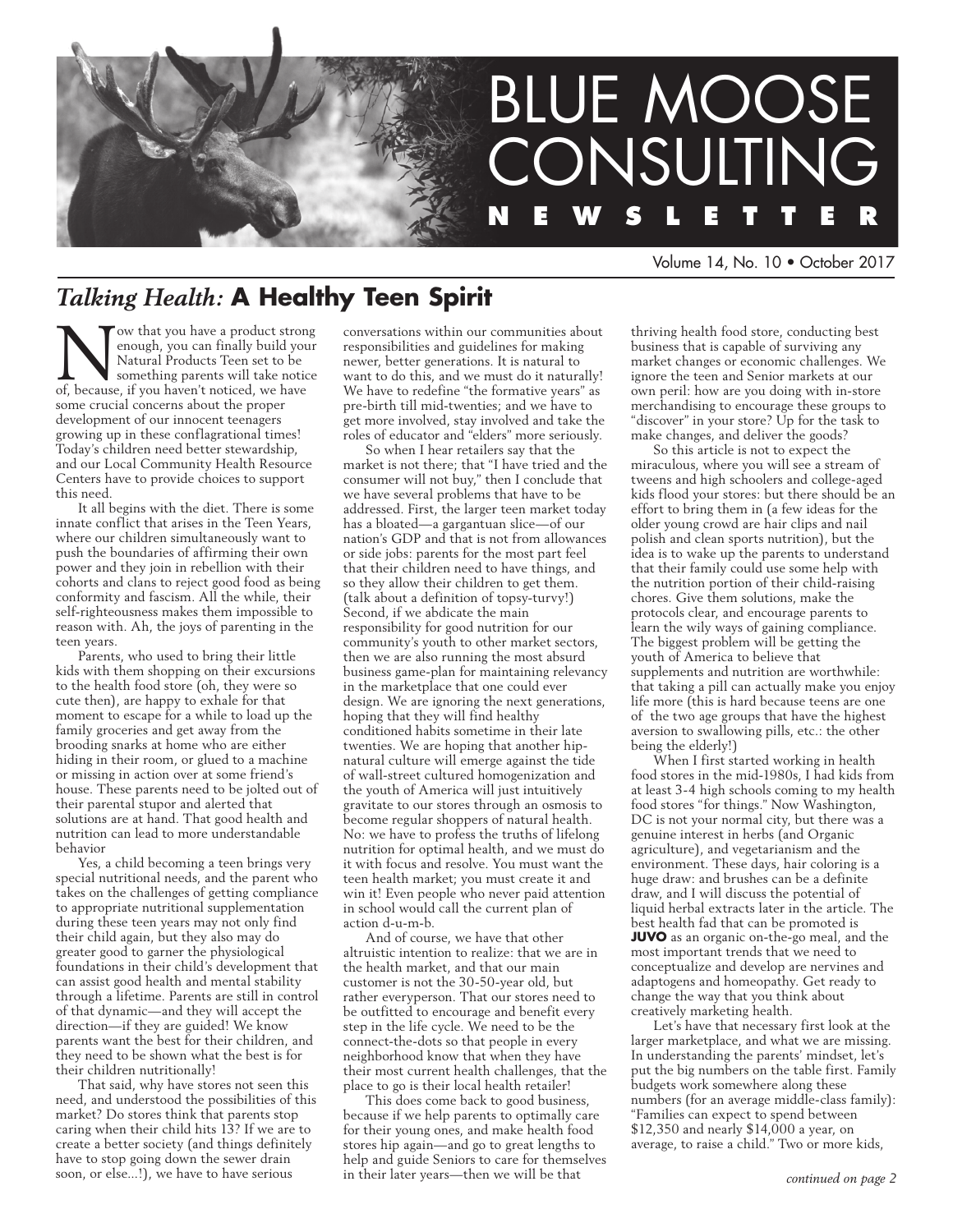OMG!! Nationally, \$157.6 Billion is spent on teens every year in America.

Overall, the cost of raising a child in America today is \$233,610 (for a child born in 2015) according to a report from the Department of Agriculture. Surprisingly, that number only covers costs from birth through age 17, and does not include the costs of what we call higher education (College) in this country! If we all can acknowledge that college in the USA today is a ridiculous cost (no intelligence in the management of that budgetary equation by the powers that be), then it would make sense to also outfit our students at this critical time with more than iMillion contraptions and Bose stuff, and Ikea and beanbags. It would make sense to feed the mind and keep the immune system strong, and maintain digestive health and keep anxiety and stress at bay. Parents, re-figure your school shopping list, and keep the care packages outfitted with care: and make the child understand the reason for the nutrition before they hit the books.

Amazing that these concerns are not standard procedure at school open houses, and that stress is never mentioned in the classroom as kids prepare for their big tests. (now that is smart education!!?). Optimal nutritional health equals optimal school performance! So, that brings us back to the parents.

It is natural for the parents to want to give their child everything that they can: primal. How can we get them to put nutrition and health at the top of the shopping list?

Since money doesn't grow on trees, maybe the parental units should re-direct the money that they allocate for their children's happiness to go less directly to the child's hands and more to the child's health. Today's numbers (yearly): kids today, aged 12-14, are spending \$2,767, while 15-17-year olds are making purchase decisions at a \$4,923 clip. WOW (this is one perk of growing up today that I would probably enjoy, although I would never want to be a child today in this dangerous and out-ofbalance world!) WOW, that is a lot of money! Couldn't some of that go to investments in health? Nobody is gonna consider this unless you help them to understand.

"Where is that money going," would be a question that my economical Mom would ask (she should be in charge of the government because she has always been perfect in handling her family money resources)!!! The research facts are interesting: teens are spending most of their money on food. So, in this Brave New World, kids are not happy with the food and meals at home. They are listening to their brains, which are great tempters, as the biggest food choices these days are fried chicken and coffee. Teens are eating their junk food out, and they are choosing grease and caffeine (more than the old days of cigarettes; though they are also finding budget allocations for the underground economy, where pot lives!) Music: kids consider it free now. Technology: birthday presents. The money is going to food and clothes, and the winner is food! The marketer would say, let them seek some of "my food", then: let's think with a clear head beyond kombucha. Make the daily raw blender drink the norm, and probiotics the most intriguing story on earth! The numbers for teen spending read this way: food (24%), clothing (19%), cars (9%), accessories and cosmetics (9%), shoes (8%), video games (8%), electronics (7%); followed by music, movie, and events. Facts on the table: what do we do next?

Kids are fickle, but they know what they like. Some kids hibernate in their messy rooms, a sanctuary. Others obsess in the game room or on the ball field. Their attention goes to what attracts them. Let's just imagine that a teen time-travels to your store aisles right now: what would they see?? There is no room at the inn. Their tribe is not recognized. There is nothing to see here: go home.

Are you ingenious enough to relate to what they may like? Can you create that alluring temple that makes their brain want to "go there" and do you make your store an enticing enough place for the growing buck and doe to want to linger? The youth of today are more complicated than beads and ear-rings and incense (though these are

# **Newton Homeopathics**

**LAUNCHING October 12th: Newton Homeopathic Creams • Arnica Lotion • Bee~Bug Bite Cream • Hemorrhoid Lotion • Trauma Lotion** 

 $\sim$  Sanitary airless pump dispenser  $\sim$  for external use only  $\sim$  for ages 2+ Price: Wholesale \$9.50 MSRP \$19.00 All 1.1 oz.

*N226 Arnica Lotion:* formulated for symptoms associated with trauma, surgery, strains & sprains such as bruising, swelling, pain & stiffness.

N224 Bee~Bug Bite Cream: formulated for symptoms associated with bites & stings such as pain, burning, itching & swelling.

N223 Hemorrhoid Lotion: formulated for symptoms associated with hemorrhoids such as itching, inflammation, engorgement & stinging, burning pain.

**N222 Trauma Lotion:** formulated for symptoms associated with injury, trauma or surgery such as pain, stiffness, swelling, bruising & inflammation.

**ASK ABOUT THE EXCITING 30th Anniversary Intro Discounts** Made in America ~ Family-Owned • 1987-2017 • 30 Years of Excellence attractive to many). That said, you first have to look at the real estate allocations in your store. Kids and Teens sets should be grown from 1-2 shelves to 6-8 shelves, as a Formative Years category. Make the signage clear: Teens here. Different ideas will succeed in different areas, but some things will be constant: sports, stress, energy, clear and calmed minds.

Have some fun, and remember the irony and sarcasm that infiltrates teen life *continued on page 6*

#### **NEW from Aroma Land Wellness**

**Aroma Land Wellness is now in the honey business + so BMC is now in the honey business**

*We could not possibly be happier*

#### **Introducing Solbee Wellness CBD honeys + herb-infused honeys**

#### **• HONEY + CBD hemp-infused honey**

3 flavors:

~ All Natural Hemp honey

~ Citrus Blossom Hemp honey

~ Lavender Hemp honey

Wholesale/retail: \$20.00 retail: \$40.00 6 jars per flavor to the case: sold by case only

Size 6.1 oz. 500 mg CBD (21 mg. per teaspoon) in glass standard honey jars

#### ~~~~~~~~~~~~~~~~~~~~~~~~~~ **^ HONEY herb-infused-honey**

The famous original Solbee honey should be on your shelves Full case only: 12 each per flavor carry all 6 flavors. 12 oz. each wholesale \$6.00 - retail \$9.95

SolBee's hand crafted infused honey is part of America's epicurean foodie movement.

#### 6 flavors (12 per case)

~ High Desert Wildflower honey

~ Cinnamon infused honey

~ Lavender infused honey

~ Vanilla Bean infused honey

~ Red Chile infused honey

~ Jalapeno infused honey

#### **+ larger size: High Desert Wildflower honey**  24 oz. larger size

http://solbee.com https://www.facebook.com/SolbeeHoney/

> ~ Rocky Mountain honey, USA (no China: no Mexico)

~ Founder Brian Long has been in the honey business since  $14$  years old & he is now settled in Santa Fe, New Mexico.

#### **Partnering with Aroma Land! Introducing Solbee Wellness**

the proprietary techniques for infusing honey accentuate the experience!! ~ Squeezable plastic (PET) bottle

ALL ship Fed Ex Ground

**"Intro Deal" on the first honey orders received through 01.01.18 10% OFF per initial order** THINK Holiday endcap!!

Mind body earth • Honey with integrity

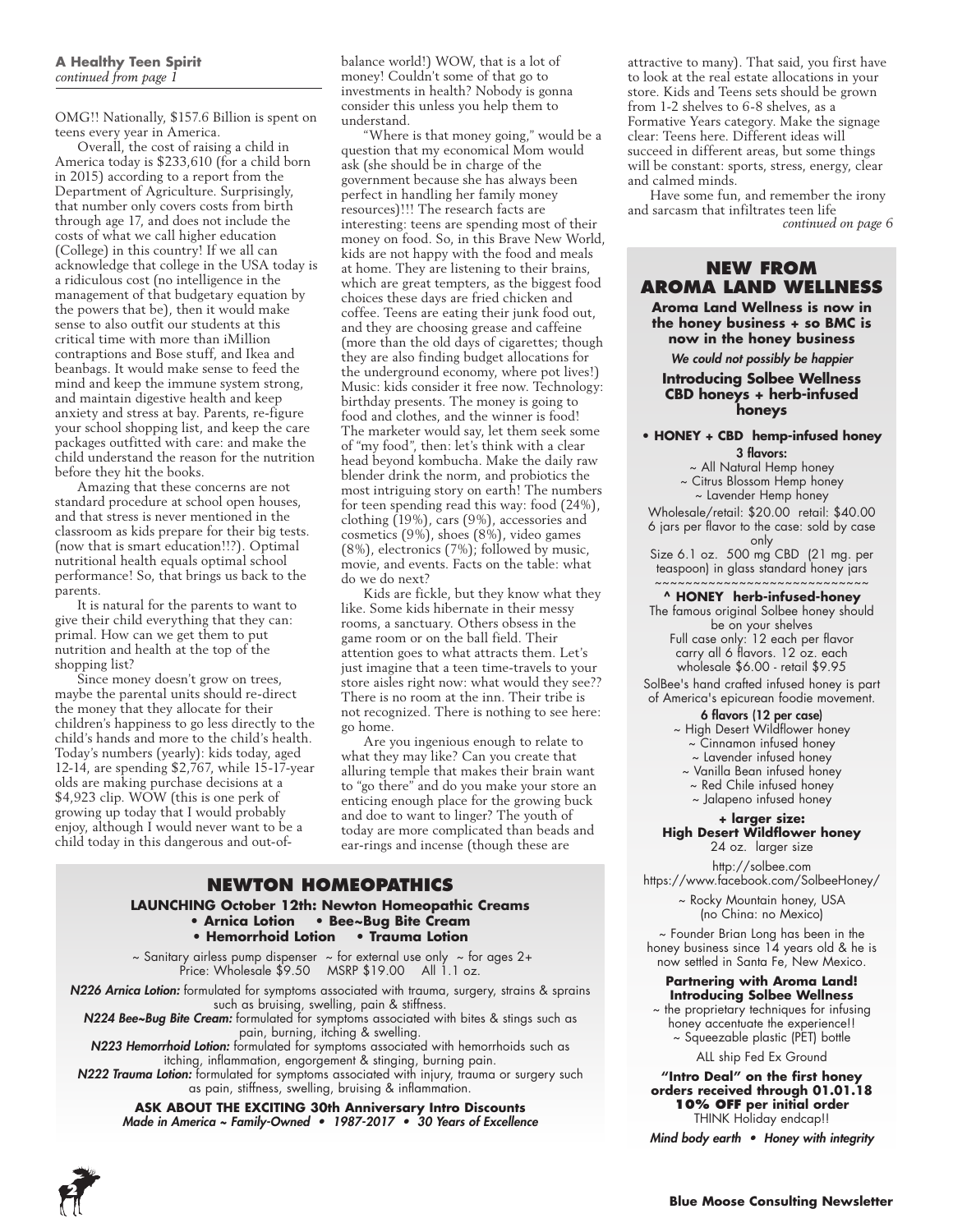

Ϊ

**Nurturing Naturally Since 1987** 

# **Reach for The Gold— Nurturing Naturally for 30 years**

Celebrating Newton Homeopathy this Winter Season! Health Support for the whole family: from Kids to Pets!

## **OCTOBER Promotions***:*  **20% OFF select OTC formulas**

Liquid or Pellet complexes listed below^ (Qty 4+ per SKU) ~ Shelf tags announcing the sale included with your order

### **• Dust~Mold~Dander • Panic Button! • Sick Stopper • Kids Detoxifier**

**Why Choose NEWTON?**

 $\sim$  Expertise & Experience  $\sim$  Quality & Safety

~ Environmental Awareness ~ Variety & Selection  $\sim$  Economical & Efficient  $\sim$  Easy to Use

**Dust~Mold~Dander** -- for associated symptoms such as labored breathing, congestion, sneezing, runny nose, watery eyes + skin irritations. Panic Button! - for symptoms associated with extreme or sudden panic such as anxiety, tension, stress or fear.

**Sick Stopper** –- for symptoms associated with colds + infections. Begin taking at the onset of symptoms.

**Kids Detoxifier** – for liver  $+$  kidney functions = for symptoms associated with toxicity such as newborn jaundice, hypersensitivity & sluggish elimination.

**TIME TO ENCOURAGE Jump~Start Your Health!** Multiple symptoms, but not sure where to start? Clear the path for your body to heal naturally through detoxification, digestive balance + joint support.

1987-2017 30 Years of Excellence



**OCTOBER Specials Start to Highlight Aloe for Digestion and Immune Support Mix & Match Selected items 12 min for 15% off 24 max for 20% off** • Aloe Gold Whole Leaf Juice concentrate 16 oz. • Aloe Gold Whole Leaf Juice concentrate 32 oz. • Aloe Gold 30 tabs • Aloe Gold 90 tabs • Fiber Mate 160 tabs ~~~~~~~~~~~~~~~~~~~~~~~~~~~~~~~~~ Aloe Life Aloe Gold Whole Leaf Juice concentrate: like no other, this

Therapeutic Aloe Vera Juice Concentrate provides the best value, and offers the greatest benefit as a true unfiltered aloe vera juice, minimally processed, with a sour, salty, bitter taste as a true aloe juice should be. Made from certified organic leaves, it is stronger than a 3:1 concentrate containing yellow sap (remove 3 quarts of water from 4 quarts of aloe plus filtering to equal one quart of Aloe concentrate) with solids averaging 14,500 mg per bottle, 3rd party tested for accuracy: Activ Aloe Certified

Aloe Gold Tablets are the highest quality Whole Leaf Aloe Vera ever available in a tableted form! Processed through a unique, low temperature dehydration method to keep the delicate polysaccharide chains intact. Whole Leaf also means all 200 nutrients are available in each preservativefree tablet. Great for traveling, and an idea choice for Winter-season

Immune support

Fiber Mate Tablets are the best Natural Stool Softener in the natural channel. A blend of vegetables, herbs, and probiotics (DDS-1 strain) providing whole food chlorophyll and healthy food fiber for healthy intestinal tract regularity.

> Aloe Life #1 Herbal Superfood aloe vera: the 1st Step in Digestive Support



**4th Quarter Promotion to Grow Your Business Herb Pharm® is Here: It is Immune Season Get Serious About Immune Season PROMO**

Great Deals + possible deep-discounts on many items through Dec. 31st it is easy to get **25% OFF** items & even easier to get **20% OFF** now!

**HOW TO BUY AND SAVE** (see sales promo parameters below) PROMO PARAMETERS for two promo brackets ~ featured + bonus products **MIX & MATCH any 12–24 'Featured Products' for a 20% discount MIX & MATCH any 25 + 'Featured Products' for a 25% discount** BONUS: Meet the parameters from the Featured Products and you can then choose from a selection of Bonus Products (listed below) that will qualify^ for the same discount as the Featured Products on your order. No minimums. Applies to 1, 2 + 4 oz. sizes. All month!

**GROW BUSINESS with these items: FEATURED PRODUCTS:** Get Serious About Immune Season PROMO • Daily Immune Builder™ liquid extract 1 oz., 2 oz., 4 oz. • Rapid Immune Boost™ liquid extract 1 oz., 2 oz., 4 oz. • Herbs on the Go: Immune Season™ liquid extract 1 oz.

**NEW ITEM:** Part of a new line of herbal extracts coming out this Fall portable, convenience + formulation with taste in mind! ~ Herbs of the Go! Will satisfy people looking for an herbal spray option! **Herbs on the Go: Immune Season™ liquid extract 1 oz.**

All ingredients are Certified Organic or sustainably wildcrafted: Black Elderberry, Astragalus, Echinacea, Eleuthro and Ginger. Enjoy this fun, intuitive Spray option featuring Black Elderberry  $+$  Ginger.

**BONUS PRODUCTS:** Get Serious About Immune Season PROMO WOW, look at ALL the sale items + a deal through December 31st!! 1oz. + 4 oz. • Black Elderberry 1 oz. + 4 oz. • Black Elderberry Glyerite 1 oz. + 4 oz.<br>• Herbal Respiratory Relief™ 1 oz. + 4 oz. • Lung Expectorant™ 1 oz. + 4 oz.<br>• USDA-certified Organic Formulas with Organic Glycerin for Kids of a **× Kids Black Elderberry** 1 oz. + 4 oz. alcohol-free •<br>Best choice formula for cough! • **Kids Cough Crusader**™ 1 oz + 4 oz. alcohol-free<br>• **Kids Immune Avenger**™ 1 oz. + 4 oz. alcohol-free • • Kids Immune Fortifier™ 1 oz. + 4 oz. alcohol-free • Kids Throat TLC™ 1 oz.<br>• Soothing Throat Spray 1 oz. • Super Echinacea® 1 oz. + 2 oz. + 4 oz.<br>• Super Echinacea® veggie cap 60 ct. • Virattack™ 1 oz. + 2 oz. + 4 oz.

**That's correct!! THIS DEAL IS THROUGH DEC. 31**  Help Your Customers get the drop on Immune Season

Not represented by BMC in NJ with Herb Pharm's liquid herb extracts



**KIDS are in School. Let's keep them Healthy! How to have the best Q3 Children Nutrition Promo EVER in your store?** Use the Promotions to buy big, discount and gain new business Case stack the largest selection of healthy options for Kids + bring in the whole school

**ALL 26 31healthy Children's products:**  One (1) order per ship-to location per month.

**Min 5 cases, Max 15 cases, full cases = 25% O<br>• Baby's DHA 2 oz. • Baby's DHA Vegetarian 1 oz.** 

• Baby's Vitamin D3 Drops .37 oz. • Children's DHA™ 90 ct. + 180 ct. + 360 ct.

• Children's DHA™ 4 oz.+ 8 oz.+ 16 oz.

• Complete Omega™ Junior 90 ct. + 180 ct. • Complete Omega Junior™ 4 oz.<br>• Complete Omega-D3 Junior™ 90 ct. • Ultimate Omega® Junior 90 ct.<br>• Omega Boost™ Junior – Paradise Punch 6 oz. • Omega-3 Fishies™ 36 ct.

• Omega-3 Gummies™ tangerine 60 ct. + 120 ct.

- Nordic Omega-3 Gummy Fish™ 30 ct.
- Omega-3 Gummy Worms™ strawberry 30 ct.
- Nordic Probiotic Gummies- Kids 60 ct.
- Probiotic Gummies KIDS yummy berry punch 60 ct. Nordic Berries® Multiple citrus 120 ct. + 200 ct.
	- Nordic Berries® Multiple cherry berry 120 ct
- Nordic Vitamin C Gummies tangerine 60 ct. + 120 ct.
- Nordic Vitamin D3 Gummies Kids wild watermelon splash 60 ct.

#### **NEW items for Local Community Children's Health**

• Children's DHA™ Xtra 2 oz. High potency omega 3 concentrate Ages 1-3 • Children's DHA™ Xtra 90 count minis High potency omega 3 concentrate Ages 3-6 • Ultimate Omega® 2X Teen minis Ultra concentrated omega 3 Ages 12-18

• Omega Focus Jr. Concentrated fish oil plus synergistic nutrient Ages 6-18 • Nordic Flora Kids Probiotic Pixies Tasty, melt on your tongue probiotic powder Ages 3+

#### **Other Kids, Bigger Kids**

• Arctic Cod Liver Oil strawberry 8 oz. + 16 oz. • Omega Vision™ 60 ct. • Omega Memory with Curcumin 60 ct. • DHA strawberry 90 + 180 ct softgels • DHA Xtra™ strawberry 60 ct softgels • Omega-3 Phospholipids™ 60 ct. • Algae Omega 100% vegetarian 60 + 120 softgels • Nordic GLA™ 4 oz. - non-GMO New Zealand-grown borage seed oil

Not represented by BMC in NJ, NC, SC, VA, WV & Philadelphia area Talk about a complete + veritable Children's Health Center!

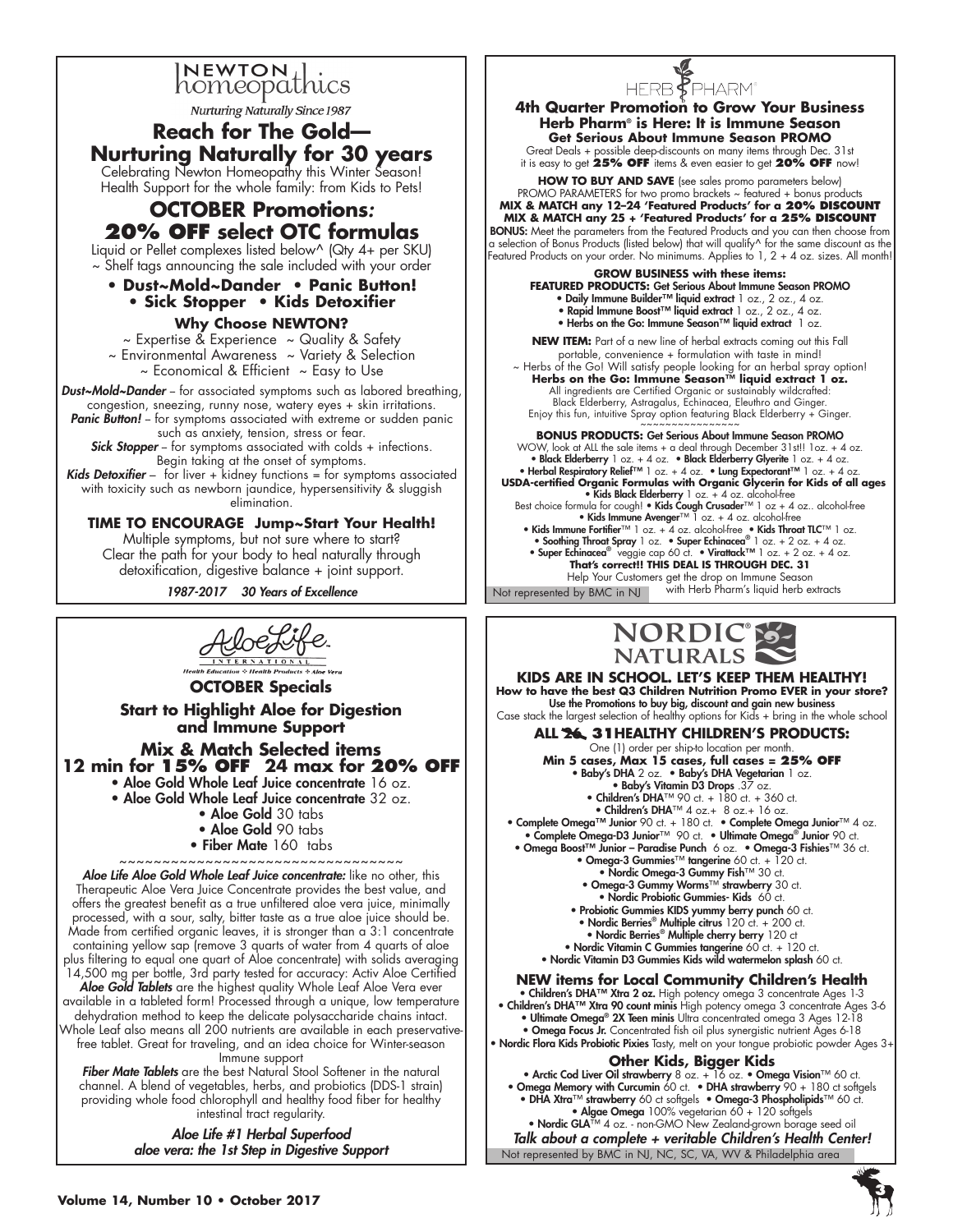

October-November 2-month Promotion

# **JUVO Vanilla Chai**  Organic Raw Meal. 21.2 oz. 15-servings

**An unbelievably PHENOMENAL taste with a clean aftertaste**

**Buy ins: Buy 6 each = 10% Buy 12 each = 15% Buy 18 each = 20%** Formulated to Perfection

JUVO contains a synergy of 55 carefully-researched healthful ingredients to optimize your overall nutrition: a full color spectrum of whole grains, vegetables, fruits, sea vegetables, mushrooms, fibers, protein, probiotics & enzymes. From peel to root to stem to leaf, our ingredients are naturally packed with nutrients. Dr. Hwang and his R&D team formulated a perfect synergy of ingredients that not only fortify your nutritional well-being, but also tastes great! JUVO is also hypo-allergenic, and vegetarian friendly so whether you're young or old, fit or unfit, JUVO caters to all! \$23.99/ MAP MSRP \$39.99 Sale costs from \$21.60 to \$19.21 Gluten-FREE, Soy-FREE; Dairy-FREE, Yeast-FREE, nut-FREE. No Preservatives. No Artificial Flavors.

No Sweeteners (or stevia) A healthy meal Certified Organic replacement. Achieve 55 healthy ingredients easily every day

# **V**ellinhand

**October Promotions 15% OFF** Direct orders^ through October 25th Practical natural products for real *situations*

**FungiFree Nail Rescue™ Kit (steps 1-4) 4 pc Kit** 

~ FungiFree Step 1 Prepare - Soap 6 oz. ~ FungiFree Step 2 Penetrate - Spray 2 oz.  $\sim$  FungiFree Step 3 Protect - Oil  $2$  oz. ~ FungiFree Step 4 Prevent - Powder 4.5 oz. ~ FungiFree Under Your Nail Polish Daily Formula 2 oz.

NON-TOXIC. For fungal nails, Wellinhand® made a product for the most requested remedy: to restore nails back to normal Naturally! Products handle the most yellow, thickest, ugliest finger and toe nails. Products work best in concert.

Pure ingredients applied topically! STEP 1: SOAP STEP 2: SPRAY STEP 3: OIL STEP 4: POWDER Protocol works + makes sense! ~ Certified Vegan

~ no nasty drugs that require liver toxicity testing ~ Pure ingredients Applied Topically *~~~~~~~~~~~~~~~~~~~~~~~~* 

#### **And For Other Matters:**

~ Bath: Sea Bath Scabies Mites 20 oz. ~ Soap: Scabies Mites "and other" Mites Soap 6 oz.

~ Oil: Scabies "and other" Mites Oil 2 oz.

www.wellinhand.com/products/ fungifree-nail-rescue www.wellinhand.com/products/scabies-mites



Must have for the Winter Season Front + Center for all customers to learn about **October Immune Oxylent® Promo^ Immune Oxylent®**

Immune-Boosting Effervescent Supplement Drink Boost, Maintain & Support your Immune System • Vitamins C (calcium ascorbate + acerola fruit juice powder) Vitamin D, Zinc Albion® Minerals

+ Raw Coconut Powder! • 30-single serving stick packet boxes;

- MSRP \$25.95 • Three (3) delicious flavors
- ~ Blackberry-Lemon Boost
- ~ Raspberry-Lemon Boost
- ~ Tangerine Lemon Boost

• New accounts or new sku placement by existing accounts will receive **25%** on orders of 3 or more of each flavor

• Immune Oxylent® reorders will receive **20%** on orders of \$200 or more. \* Free Shipping is at \$200. ~~~~~~~~~~

#### **NEW ITEMS Expected October 21 Oxylent® Capsules Intro Offer:**

**Buy 2, Get 1 Free** 4 exciting Formulas ~ Oxylent Memory Formula + Cognizin ~ Oxylent Restorative Formula + Antioxidants ~ Oxylent Women's Multivitamin & Minerals + Superfoods ~ Oxylent Men's Multivitamins & Mineral + Superfoods ^ Discounts are not given automatically. *DRINKOXYLENT*BREATHE*LIFE™*



**Brushes** New Brush, already a best-seller + very profitable: The World's Finest Brush for Facial Hair

**Bass® Beard Brush** October INTRO DEAL **25% OFF – BUY NOW**

Description: Bass Beard Brush 100% Natural Bristle Firm Pure Bamboo Handle item #BD1 wholesale \$10.00. MSRP \$19.95

*Men love their beards* ~ 100% natural bristles for perfect conditioning ~ anatomically contoured ~ premium bamboo handle *~~~~~~~~~~~~~~~~~~~~~~~~* 

**INVEST + grow your natural brush set this 1st step will prove to you that the business is there** The Bass® Premier and Elite World Class Hair Brushes • NEW The Bass Beard Brush: https://www.bassbeardbrush.com/ THE TIME IS NOW

New address & phone/fax number The Hair Doc Bass Brushes Inc. 6975 Speedway Blvd, Building D-103 Las Vegas, NV 89115 Phone – 702-331-4440 Fax – 702-331-2484 orders@bassbrushes.com www.bassbrushesonline.com/women www.bassbrushesonline.com/men www.bassbrushesonline.com/pet www.bassgreenbrush.com/you-are-going-to-love- this-brush

Dr. Ohhira's Probiotics

# **Dr. Ohhira's feeds the entire microbiome**

## **Dr. Ohhira's Probiotics®**

Complete probiotic system with LIVE cultures in a nourishing prebiotic culture medium fermented with live cultures comprised exclusively from pure spring water, fruits, wild vegetables, mushrooms and seaweed.

## **7x-Winner Better Nutrition Best of Supplements Award Winner**

^AVA-verified Nature's whole food supplement Do you know how to

differentiate this uniquely-healing probiotic?

Dr. Ohhira's Probiotics*®*



## **FAIR TRADE MONTH JOIN with Eco Lips October Promotion 15% OFF**

**• Mongo Kiss™ • One World™ • Lip Scrubs**

**~ 15 pc, convertible displays**  ONE WORLD™ Renew (#0348) Turn back the clock with Moroccan Argan Oil ONE WORLD™ Relax (#0349) Lavender lemon, vanilla ONE WORLD™ Restore (#0350)

Tamanu Oil, Coconut Oil with Cocoa Butter  $for$  repair

**~ 15 ct. convertible display** infused with Mongongo Oil, a nutrient-rich oil from Zambia, Africa Mongo Kiss™ 7 choices ~ Peppermint ~ Pomegranate ~ Unflavored ~ Vanilla Honey ~ Banana ~ Blood Orange ~ Yumberry *~~~~~~~~~~~~~~~~~~~~~~~~* 

> **Convertible display, 6 ct.** ~ Lip Scrub, Vanilla Bean

~ Lip Scrub, Brown Sugar ~ Lip Scrub, Mint Eco Lips Lip Scrubs feature Organic, Fair Trade Certified™ sugar that gently exfoliates + polishes. Organic coconut oil, olive oil & jojoba oil condition + protect, leaving lips soft, smooth and moisturized. The Best Lip Balm for the World

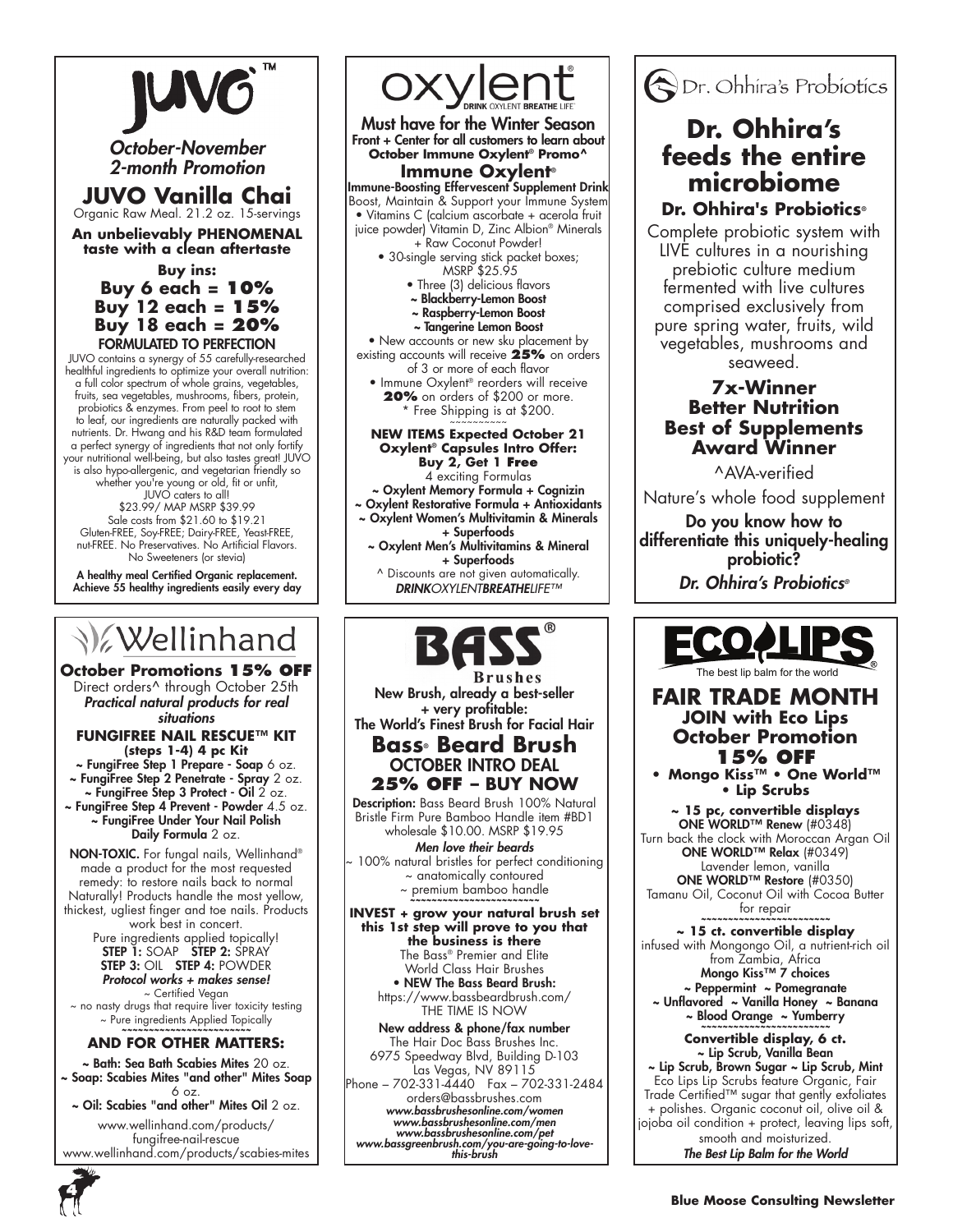# **bodyceuticals**

# **THINK HOLIDAYS! October Deals**

**\$20 OFF orders \$200 & up!** Plus, **FREE** buyers gift of a 2 oz. travel size BodyLove Coconut

**\$30 OFF orders \$300 & up!** Plus, **FREE** buyers gift of two, 2 oz. travel size BodyLove Cherry and Almond

**\$40 OFF orders \$400 & up!** Plus, **FREE** buyers gift of two 3.5 oz. BodyLove Chocolate and Coconut

#### **\$50 OFF orders \$500 & up!** Plus, **FREE** buyers gift of a BodyLove Travel Set

(includes 2 oz. of all four flavors in travel friendly bag! Almond, Cherry, Chocolate & Coconut)

Must use code: Autumn2017 to receive discount + buyer gift.

World's finest hand crafted healing oils and freshest ingredients for your skin care. Nourish and protect your skin with Calendula based skin care products.

www.calendulaskincare.com

# *Immune* **HEALTH BASICS**

CLINICALLY PROVEN IMMUNE SUPPORT

**October Promotions\* Immune Season Essentials Wellmune WGP®**

• 125 mg. 60 ct. • 500 mg. 60 ct. • 250 mg. 30 ct. • 250 mg. 60 ct.–best seller!

### **Buy 6 ea. = 10% Buy 12 ea. = 15% Buy 18 ea. = 20%**

Wellmune<sup>®</sup> is a natural food ingredient that is clinically-proven to safely enhance the immune system to help keep your body healthy. Patented, GRAS under US FDA Regulations. Kosher, Halal, non-allergenic + GMO-free

#### **OCTOBER: STOCK up for the Kids! 10% OFF\* 12 bottles+. Kids Wellmune® is back in stock!**

……. a product perfect for all little ones…. Same formula as before that is now an Orange Flavor.

"My Family took our Immune Health today!" ^must mention BMC Discount when placing order

**Don't miss this offer!** ends October 31st Rev•Up Wellness featuring Abigenol® European Silver Fir Bark extract

Rev•Up Wellness DEFENSE with Wellmune® Rev•Up Wellness ENDURANCE Rev•Up Wellness VELOCITY with Wellmune® **BUY 2, Get 2 free of any RevUp SKU:** 

order more than once!! We want this product on your shelves for the Winter

Health Season.



# **MushroomScience**

**Cordyceps is back** Get this bestseller back on your shelves! **4 ea. = 10% 8 ea. = 15% 12 ea. = 20%**

The best-margin mushroom line GREAT SAVINGS: 90 veg caps. Best value!

#### **Cordyceps-Cs-4** GET ENERGIZED + STAY ENERGIZED

90 vegetarian capsules. 400 mg each 1 capsule Cordyceps sinensis mycelium hot water extract 24% polysaccharides, 25% adenosine

Mushroom Science® Cordyceps Cs-4 contains the active compounds that make the Cordyceps mushroom unique, because they use the Cs-4 strain. It took years of research and the analysis of 100's of strains of Cordyceps mycelium to find one that

contained the same actives as the fruit body: the adenosine + other nucleosides. Best Value + Best Results

Cordyceps Cs-4 extract may be the most versatile of all medicinal mushrooms. Hot-water/alcohol extracts provide the immune health benefits normally associated with the medicinal mushrooms, but also provide a host of other important health benefits

including balancing the HPA axis + improving energy, stamina + endurance.\*

 $\sim$  not combined with other specials.  $\sim$  must mention 'BMC October Promotion' when placing order

\* These statements have not been evaluated by the Food & Drug Administration. This product is not intended to diagnose, treat, cure or prevent any disease

**Setting the standard for quality in medicinal mushrooms since 1994!**



Two (2) Month October–November Bodycare Promotion\* **The Bodycare Collection** 

> **Rosemary & Mint** 12 oz. bodycare

Clean & affordable, [+ not through distribution] • Shampoo • Conditioner

• Hand & Body Lotion • Shower Gel

• Massage & Body • Bath Salts 20 oz.<br>
~ 50% margin bodycare line<br>
~ including Pure Therapeutic Grade Essential Oil Blend: scented<br>
& enhanced by Rosemary, Clary Sage, Cedarwood, Juniper<br>
Berry, Peppermint, Bay Laurel, Lem

Satisfying! 100% Pure Plant-Based Ingredients, Exceeds EU Cosmetic Directive Guidelines

**Buy 3 ea. per SKU = 10% OFF Buy 6 ea. per SKU = 15% OFF Buy 12 ea. per SKU = 20% OFF** 

### **Aroma Land Essential Oil Promotion: 10% OFF in units of 3 ea.**

**~ Rosemary & Mint Essential Oil**  10 ml (1/3 oz.) beautiful new labels! Enjoy this inspiring freshness for the hair and skin. Use as a diffuser blend for its energizing effect and support for concentration. Great as a room spray and as a natural freshening addition to mopping water. **\* must mention "BMC Special Discount" to get discounts with every order placed**

**BEAUTIFUL NEW LABELS from Aroma Land** Therapeutic Grade Essential Oils

New Lower pricing! Order direct from the source + save. Carry the essential oils that are a scent above! Show you know essential oils: recommend Aroma Land



## **EXPAND your Business EXPAND your Selection**

**Make a dedicated Surya Brasil section in your store** Detoxify Your Beauty<sup>™</sup>

• Exotic Animals Nail Care

• *NEW* Surya Henna for Eyebrows HOT! **• Tinted Lip Balms:** 6 moisturizing colors, vegan,

Kosher + organic • Vegan Lip Balms: 5 delicious flavors, vegan

+ organic: Acai Berry, Cinnamon Cupuacu, Strawberry Buriti, Chocolate + Chocolate Mint.

And, of course, everyone needs to carry:

- $\scriptstyle\mathtt{\sim}$  Color Fixation Hair Care ~ Henna Cream: 15 options
- ~ Henna Powder: 9 options

**People color their hair NOW for the Thanksgiving + The Holidays** front + center with Surya Hennas NOW for new customers

**About Surya Brasil:** Created with ingredients from the Amazon Rainforest and natural botanicals from around the world, Surya Brasil is passionately committed to creating the best natural, organic and vegan lifestyle products that promote health, wellness and sustainability. Sold internationally in 40 countries, everything the brand makes is made with the utmost respect to the interconnectedness of all life and environmental preservation!.

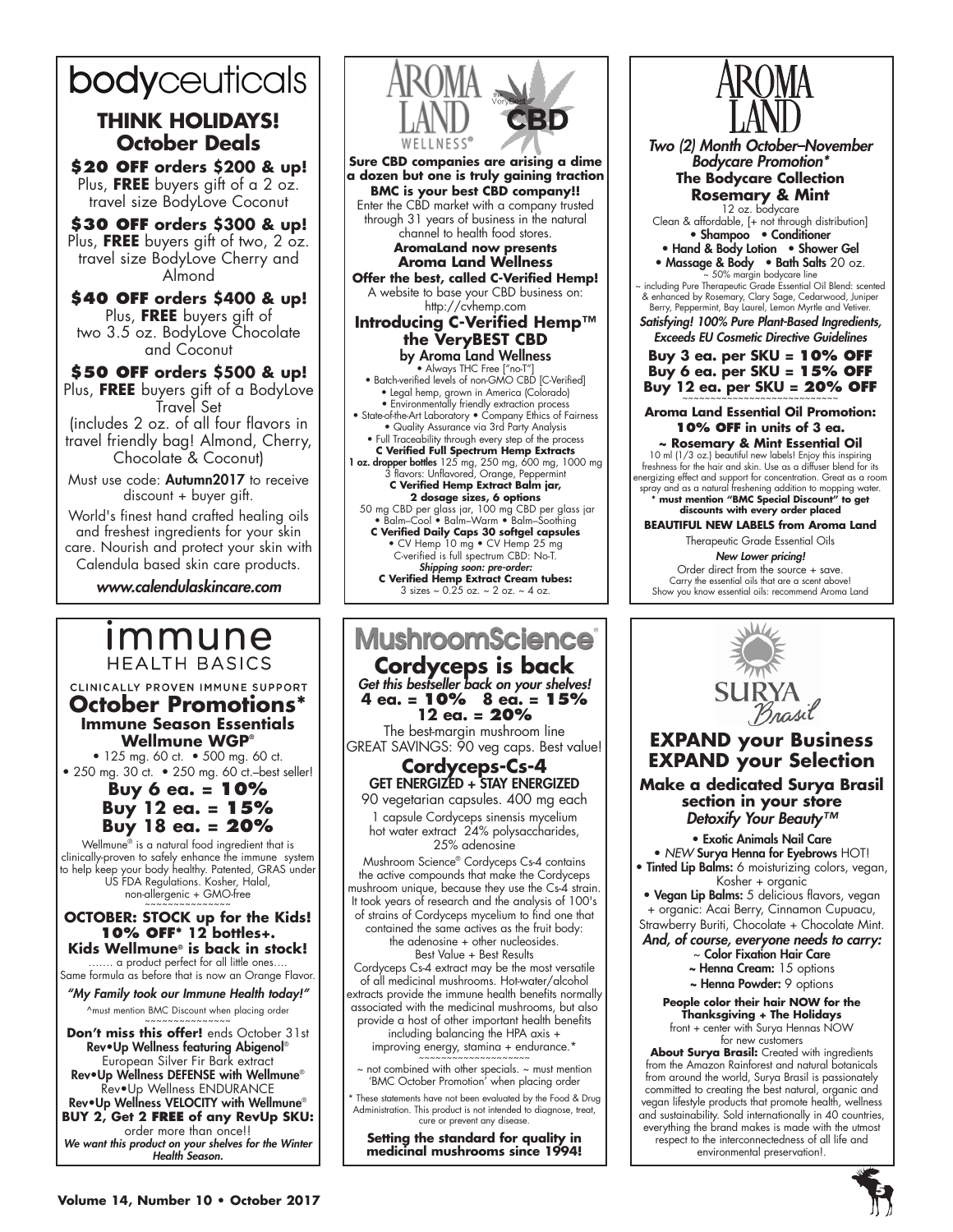regardless of how intent the education (let your sophomoric humor fly!). Remember that the health food store is supposed to be a comfortable place to educate and feel at home.

I suggest an unassuming sign saying: 'Teen Survival Kit' that offers the **Dr. Ohhira** 10 ct. *Probiotics*®, and the new **Nordic Naturals**® Ultra concentrated omega 3, the clearly-named *Ultimate Omega® 2X Teen minis* (for ages 12-18) and the clear *Omega Focus Jr.*, and the **Herb Pharm**® *Stress Manager*™ and *Anxiety Soother*™ and the **Oxylent**® *Variety pack* (open-box for single purchase) next to a box of the *Sports Oxylent*®. Make the shelf eye-level to say, we want you to be involved in health, young shopper: here is some stuff for you. The sign could read: Ohhira's (digestion), Oxylent® (energizing Multi), Nordic (brain), Herb Pharm® (maintaining cool). And then, at the bottom, add—Get exercise and rest! Create an intro-purchase discount when one buys the whole kit! They will be thrilled and/or intrigued with the advice. They will remember what they saw and will come back later.

Make the shelf pleasant and appealing. Add **Eco Lips**® *One World Balms*™ and **Aroma Land** candles. Utilize the nice profits on the two-month Bodycare Promos from Aroma Land and rotate between their shampoos and conditioners ("affordable, clean & simple with delightful scents," you entice) and have a nice display of the **Hair Doc** "world's strongest" Hair Clamps. Lips, air, hair: we are speaking a language they can relate to now!

And, offer clean sports nutrition in a way that parents will feel comfortable knowing what they provide for their kids—or what their teens buy at your store—is something that they can trust, as they probably always worry now about the products their kids want to buy on Amazon. Make your store the place for teen high school sports nutrition: the message and outreach can be easily crafted, and the best products are available from your store! Teens want to spend money: and they may just like the atmosphere and health messages that you offer at your place.

Two final things: I would like to compare the situation of a teen or young adult shopping in your store to how you would handle a young deer or a bluejay wandering in your backyard garden. Let them wander: don't bother them. Know they are seeing things on their own terms.

Second, build it, and don't get antsy like a child if they do not come right away. You are performing your role, and be satisfied that you have built a garden that will attract!

Make the shelves attractive and deal with the body systems so the parents can learn as they shop: Digestive System, The Brain, Sleep, and Energy. Your paint brush should begin with **Herb Pharm**® Herbs for Kids; effective Homeopathics with **Newton** for Kids; and now you have 36 products from **Nordic Naturals**® that you can offer in this

### **AROMA LAND SOY CANDLE\* SALE**

**All four (4) styles of the Terracotta ROSEMARY & MINT candles 10% OFF October-November sale in units of 4 ea. per style**

• **Cup** Terracotta Soy Candle - 7.6 oz. • **Amphora** Terracotta Soy Candle - 7.4 oz.

- **Classic** Terracotta Soy Candle 7.1 oz.
- **Elegance** Terracotta Soy Candle 8.1 oz. (2 wicks)

The Aroma Land Rosemary & Mint soy candle is made with a hand crafted terracotta red clay ceramic container reminiscent of pottery from antiquity. The terracotta ceramic container fashioned in rich, earthy red clay brings a sense of warmth and tradition. Rosemary & Mint brings inspiring freshness with its blend of Rosemary, Peppermint and Spearmint along with a wonderful blend of Cedarwood, Juniper, Sage, and Bay.

• Terracotta candle container hand crafted

- in our ceramic workshop in Santa Fe, NM • Hand poured using natural soy wax grown by American famers in U.S.A. • Soy candles are eco-friendly using renewable, vegetable source and not a petroleum by-product
- Natural. lead-free, cotton wick burns clean
- Rich red terracotta clay offers traditional sense of style
- Burn for approximately 50 hours, leaving a beautiful handmade container as a keepsake.
- One of four collectible unique designs from our ceramic studio with styles for any

décor

#### ~~~~~~~ **Plan ahead, as it is Holiday Season: November December sale will be the Ylang Ylang Ginger Terra Cotta candles**

expanded section from baby infant through the later teen years, when school pressure and learning means that the brain should get its optimal support. After you finish this article, admit that you can create one entire section—top to bottom—four feet wide, 6-7 shelves that would make a statement in your community. Teens are welcome here: families are welcome here. Train yourself on how to present, and *Voila!*—more money from other places. More importantly: a whole body library of products for your community's children's health. You will be proud and successful in this mission!

Now. Let's speak to the parents. Nutrition is not an add-on: it is essential. We all already know the importance of Omega-3 Nutrition for the formative years, but we have not fully embraced the challenge of getting teens to get ample EPA/DHA in their diet during their second big growth spurt after birth: how can we ignore this responsibility?? We need the parents to understand this now too. What better message to the parents to promote Omega-3s for Teens then to speak it loud and big at least once a year, if not with a permanent Teen display?

Nordic Naturals® launched two smart new products this year at Expo East: *Ultimate Omega® 2X Teen minis* (for ages 12-18), and the clear *Omega Focus Jr.* I am guessing that you all understand the importance of Omega's 3s, so I want for this moment to concentrate on the words. "2x Teen minis:" to the parent this designates that this is a higher potency, with a 80% concentrate in a 90% guarantee of a natural triglyceride form for higher absorption. Good. To the Teen, it says "2x", meaning stronger: and "mini", meaning smaller and easier to swallow. Now, to get that message out there! For the rest of the year, you have an opportunity to buy these products (according to the Quarter sales parameters speak with your Nordic Rep) with a 25% OFF discount. So build the business by building a large display of this daily Omega-3s for Teens.

*Omega Focus Jr.* should appeal to everyone: parent, and teen and teacher and community. What is nice about the packaging on this new product is that is states on the label that it is for ages 6-18, so parents will have confidence in using for those 13 years. *Omega Focus Jr.* provides 900 mg omega-3 per serving (240 EPA + 520 DHA), plus phosphatidylcholine (herring roe), magnesium, L-carnosine, and zinc. Yes, it can be combined with the *Ultimate Omega® 2X Teen minis* [or the recently launched, new stronger *Children's DHA™ Xtra* 2 oz. (Ages 1-3) or the *Children's DHA™ Xtra* 90 count minis (Ages 3-6)]. They need to see these products, so grow this market that your store needs by promoting prominently and marketing heavily.

Remember, the next generation is interested in Algal Omega, as they are more prone to choose a vegetarian option: do not leave these products out of the picture! Build the foundation of a nutritional protocol with a complete selection of Omega-3s, so that parents know that this is the first choice of what their children's brains, and hormonal and immune support need: and let's not forget the heart and the eyes and the joints and basic cell function. Find a way to offer a Saturday talk on the importance of Omega-3s for optimal cell function that speaks to the needs of the growing child!

Stress. A 2013 survey by the American Psychological Association declared that teens are experiencing higher levels of stress than adults: are you surprised? We may remember the stressors of moving out of the house and into the work world; and we all know we have gobs of stress ourselves now, but the bombardment of stressors that today's teens feel labels them the most stressed generation. That means they are more likely to be dysfunctional now—making their experiences miserable—and later, where stress-related health problems will certainly manifest. Sure, we believe that we are the most affluent place in the world here in the USA, but our teens are screaming for health support that they can feel. Teen depression is more than a Smith's song lyric: it is estimated that 1 in 5 teens experiences some severe bout of depression during these formative years.

*continued on page 7*

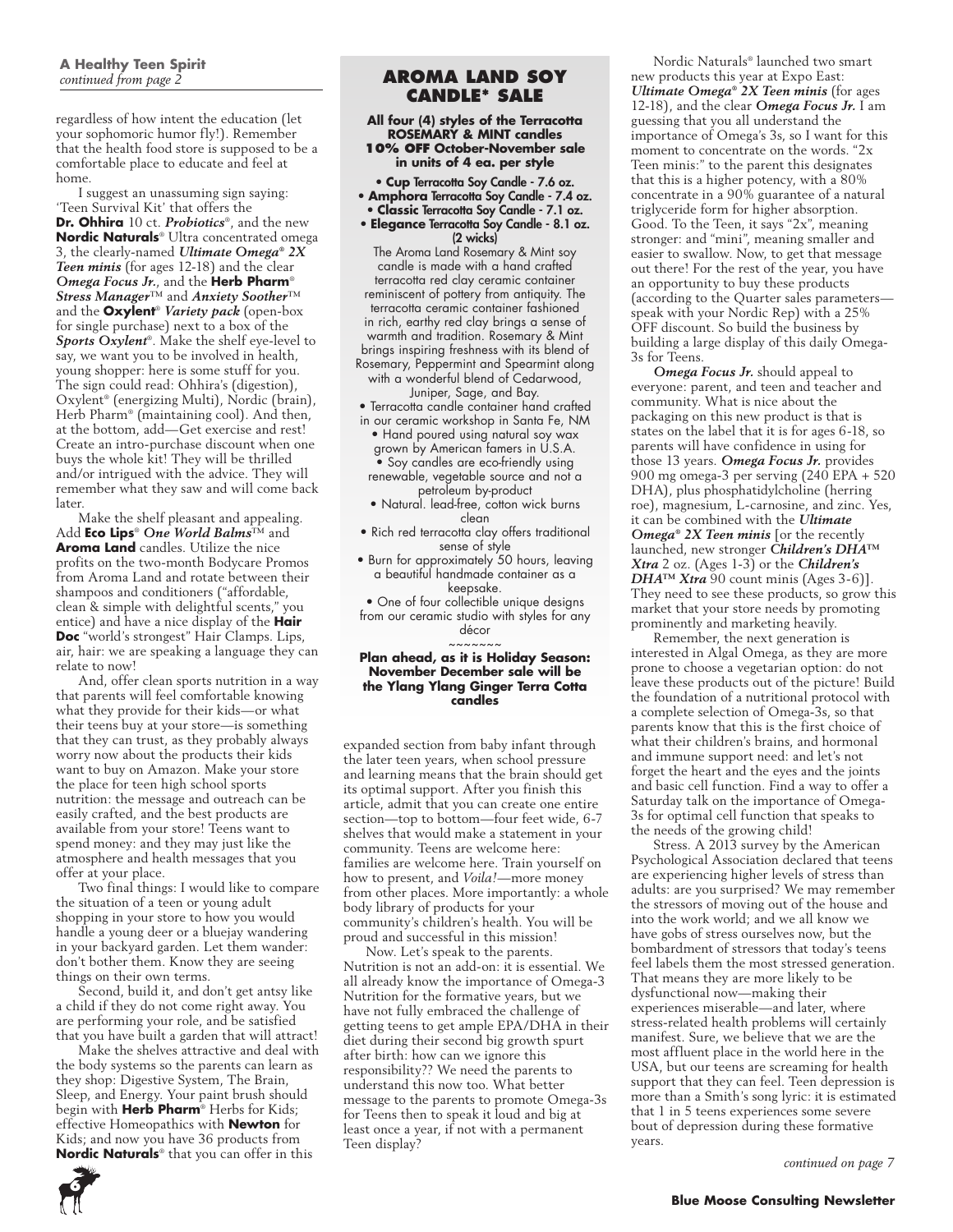Do sugar or caffeine or fried chicken help with stress and depression? Does anyone think that the regular supermarket fare is providing substantial nutrition for a child growing up today in a fast world; where the media bombards horrid facts that have to upset and scare kids, and where they are pushed to succeed in school, or else fall on the wrong side of the rich-poor divide? Rough times need the best nutrition possible. So where are kids getting that? Hmmm….

For the fidgety and somewhat spoiled child of every age who has gained the mistaken notion that they can reject what food is presented at home and put on the table, we need to fight the battle intelligently. Nutritional shakes can get the job done: if we teach parents how to do them. **JUVO** offers 55 raw and organic nutrients, by the scoop. A brilliant investment! Build a Wall of JUVO, and get the family involved. This can be made cool (and JUVO is designed for the health food store; not designed to go mass

#### **HERB PHARM ~ NEW ITEMS (shipping now)**

**Both these items have proven instantly popular. Ancient herb traditions, now in liquid extract form:**

• Boswellia liquid herb extract 1 oz.

sustainably-derived oleo-gum resin from trees grown in India cross-merchandise with Inflamma Response

+/or Flexible Joint™ • Coleus Forskohlii liquid herb extract

1 oz. (Plectranthus barbatus) Certified organic roots direct-sourced from India

Cross-merchandise with Blood Pressure Support, Heart Health™, as well as Calm Breath™ and Pollen Defense™

{Michael notes: "what an amazing herb!"] ~~~~~~~~~~~~~~~~~~~

#### **~ Saw Palmetto caps: still 'Buy one- Get one FREE'**

How can you beat that offer: re-gain your Saw Palmetto business Ask your Herb Pharm® Rep for how to capitalize

#### ~~~~~~~~~~~~~~~~~~~ **"Herb Pharm-Quality"**

Reminder: the herbals with the biggest concern for genetic modification: Alfalfa + Cornsilk. Proudly note that your Herb Pharm® liquid extracts of Alfalfa and Cornsilk are certified organically-grown on the Pharm, in the GMO-free county of Josephine, Oregon [in the heart of the Siskiyou Mountains]

\* Alfalfa Extract is prepared from the leaf of Medicago sativa plants which have been certified organically-grown by Organic Certifiers.

To assure optimal extraction of Alfalfa's bioactive compounds, the herb is harvested before flowering, carefully shade-dried + then thoroughly extracted. Available in  $1$  oz.  $+$  4 oz. glass bottles

\* Cornsilk is a single liquid extract and is also found in these formulas: Calm Bladder™ + Urinary System Support

Made of plants and ethical choices™

market at your expense). Food: make an offer.

Maybe we should turn to the powerful nutrients available in our powerful plant foods!

What do you know about the herbal foods in your aisle that will help? You have many things available for support. My suggestions—investigate these herbs: Lemon Balm: safe for all kids; Elderberry: a great treat this immune season. I cannot imagine a growing child who would not be psyched to find out that Ginger was a preferred herb that can help when the stomach gets unsettled: because when that happens, the child wants to know that relief is close at hand. Digestive problems: introduce **Aloe Life**® *Superfruits.* Teens might even get the idea that *Stress Manager*™ is great {and safe} for daily use, and *Anxiety Soother*™ is there when the rough days mount!

As we know, stress and anxiety are natural, but our responses can be natural too, Adaptogens are defined as non-toxic substances that have a normalizing effect on the body and elicit a non-specific response to stress and a wide variety of stressors. As teen years move into young adult years, it is time to teach the tools of the adaptogens: to parents and children! If schools are not

prepared to teach families about the body systems, we need to be willing to discuss anxiolytics and nervines and nervine relaxants and nerve tonics. Parents may not know what is available to them, and kids may actually just take naturally to the fun new experience of the quick and easy use of liquid herbal extracts. Can the next generation relate to organic, wildcrafted non-GMO herbs as something to learn for every health consideration that they want to make better? Hmmm… **Herb Pharm's** Kids formulas are something every family should be made aware of: Nearly every formula will meet a need at some time from young child through the teen years. The formulas taste good if the connection is made between use and benefit. But they cannot buy what you do not stock. 12 organic formulas: Dr. Recommended. Time to make the space.

Homeopathy works so well on the young. An effective homeopathic formula is one of the most wholistic approaches to nurturing naturally. In their 30th year, **Newton Homeopathics** deserves the credit for having the best, most original and most complete line of homeopathic remedies for kids. Considering making a Teen Healthcare Center: Newton's next to Herb Pharm® is the *continued on page 8*

### **New products from Nordic Naturals® centered on KIDS!**

Childhood is a time when proper nutrition is critical to the optimal development of body, immunity and brain in children. As we are all aware, the diets of kids are at some of their poorest levels ever, so supplementation during this time is critical.

**• Children's DHA™ Xtra 2 oz.** High potency omega 3 concentrate Ages 1-3

**• Children's DHA™ Xtra 90 count minis** High potency omega 3 concentrate Ages 3-6 **• Ultimate Omega® 2X Teen minis** Ultra concentrated omega 3 Ages 12-18

**• Omega Focus Jr.** Concentrated fish oil plus synergistic nutrient Ages 6-18

**• Nordic Flora Kids Probiotic Pixies** Tasty, melt on your tongue probiotic powder Ages 3+

### **Fish Oil for the Next Generation**

**• Ultimate Omega® 2X Teen minis** for teens aged 12-18 Triglyceride form for better absorption of essential omega-3s. Delicious natural strawberry flavor 586 mg EPA/456 mg DHA # 06110 60 softgels NON-GMO-verified

**• Nordic Flora Kids Probiotic Pixies** 3 Billion Live Cultures

Tasty, melt on your tongue probiotic powder that melts in your mouth! \* Dairy Free \* Vegan \* Stable yummy natural strawberry/raspberry flavor Lactobacillus rhamnosus GG + Bifidobacterium lactis BL-04 30 packets # 01678 Sugar-Free: erythritol, xylitol 0 sugars/0 carbs

#### **• Children's DHA™ Xtra** 2 oz.

Triglyceride form for better absorption of essential omega-3s purified deep sea fish oil from anchovies and sardines natural berry punch flavor measured dropper for easy dosing 255 mg EPA/535 mg DHA # 02725 NON-GMO-verified

**• Children's DHA™ Xtra** 90 count minis

Triglyceride form for better absorption of essential omega-3s purified deep sea fish oil from anchovies and sardines natural berry punch flavor in small chewable softgels 165 mg EPA/375 mg DHA # 02721

#### **• Omega Focus Junior 120 mini softgel**s Aged 6-18

Triglyceride form for better absorption of essential omega-3s purified deep sea fish oil from anchovies & sardines + herring roe extract

easily-absorbed chelated minerals EPA/DHA, Phosphatidylcholine. Magnesium, Zinc and L-Carnosine 240 mg EPA/520 mg DHA # 027885

#### **NORDIC-quality**

~ Wild caught. Pure. Friends of the Sea-certified ~ Certificates of Analysis available upon request ~ Nordic Naturals® products are never sold under any other brand!